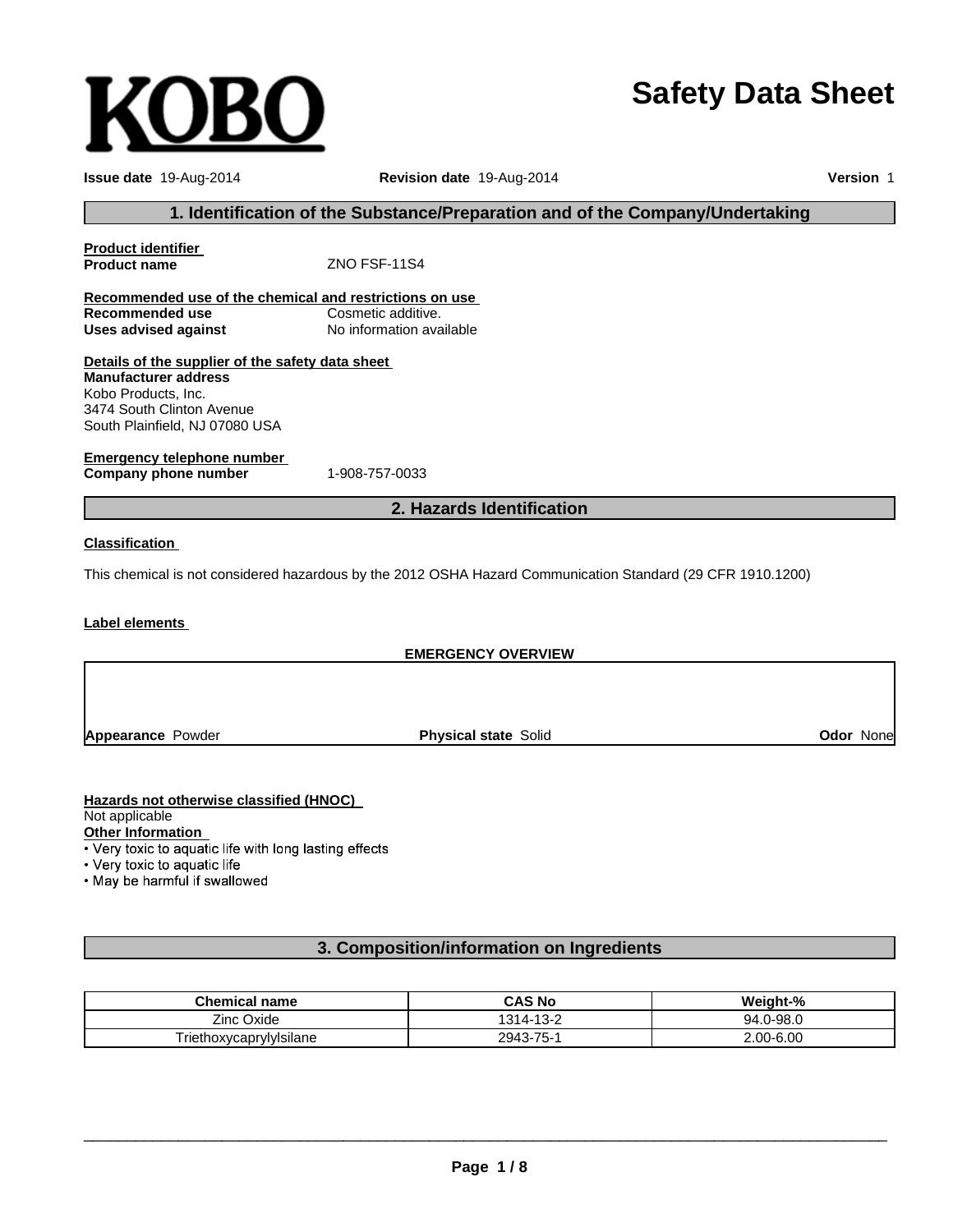#### **4. First aid measures**

 $\_$  , and the set of the set of the set of the set of the set of the set of the set of the set of the set of the set of the set of the set of the set of the set of the set of the set of the set of the set of the set of th

#### **First aid measures**

| <b>General advice</b>                                                      | If symptoms persist, call a physician.                                                                                             |  |
|----------------------------------------------------------------------------|------------------------------------------------------------------------------------------------------------------------------------|--|
| Eye contact                                                                | Rinse immediately with plenty of water, also under the eyelids, for at least 15 minutes. If<br>symptoms persist, call a physician. |  |
| <b>Skin contact</b>                                                        | Wash off immediately with soap and plenty of water while removing all contaminated<br>clothes and shoes.                           |  |
| <b>Inhalation</b>                                                          | Remove to fresh air. If breathing is irregular or stopped, administer artificial respiration.                                      |  |
| Ingestion                                                                  | If swallowed, do not induce vomiting: seek medical advice immediately and show this<br>container or label.                         |  |
| Self-protection of the first aider                                         | Use personal protective equipment as required.                                                                                     |  |
| Most important symptoms and effects, both acute and delayed                |                                                                                                                                    |  |
| <b>Symptoms</b>                                                            | Product dust may be irritating to eyes, skin and respiratory system.                                                               |  |
| Indication of any immediate medical attention and special treatment needed |                                                                                                                                    |  |
| Note to physicians                                                         | Effects of exposure (inhalation, ingestion or skin contact) to substance may be delayed.                                           |  |

#### **5. Fire-fighting measures**

#### **Suitable extinguishing media**

Use extinguishing measures that are appropriate to local circumstances and the surrounding environment.

#### **Unsuitable extinguishing media** No information available.

#### **Specific hazards arising from the chemical**

None in particular.

#### **Explosion data Sensitivity to mechanical impact** None. **Sensitivity to static discharge** None.

#### **Protective equipment and precautions for firefighters**

Use personal protective equipment as required.

#### **6. Accidental release measures**

#### **Personal precautions, protective equipment and emergency procedures**

| <b>Personal precautions</b>                          | Use personal protective equipment as required. Wash thoroughly after handling. Avoid<br>creating dust. Avoid contact with eyes. |  |  |
|------------------------------------------------------|---------------------------------------------------------------------------------------------------------------------------------|--|--|
| For emergency responders                             | Use personal protective equipment as required.                                                                                  |  |  |
| <b>Environmental precautions</b>                     | Collect spillage. Do not allow into any sewer, on the ground or into any body of water.                                         |  |  |
| Methods and material for containment and cleaning up |                                                                                                                                 |  |  |
| <b>Methods for containment</b>                       | Prevent further leakage or spillage if safe to do so.                                                                           |  |  |
| Methods for cleaning up                              | Avoid creating dust. Sweep up and shovel into suitable containers for disposal.                                                 |  |  |
| Prevention of secondary hazards                      | Clean contaminated objects and areas thoroughly observing environmental regulations.                                            |  |  |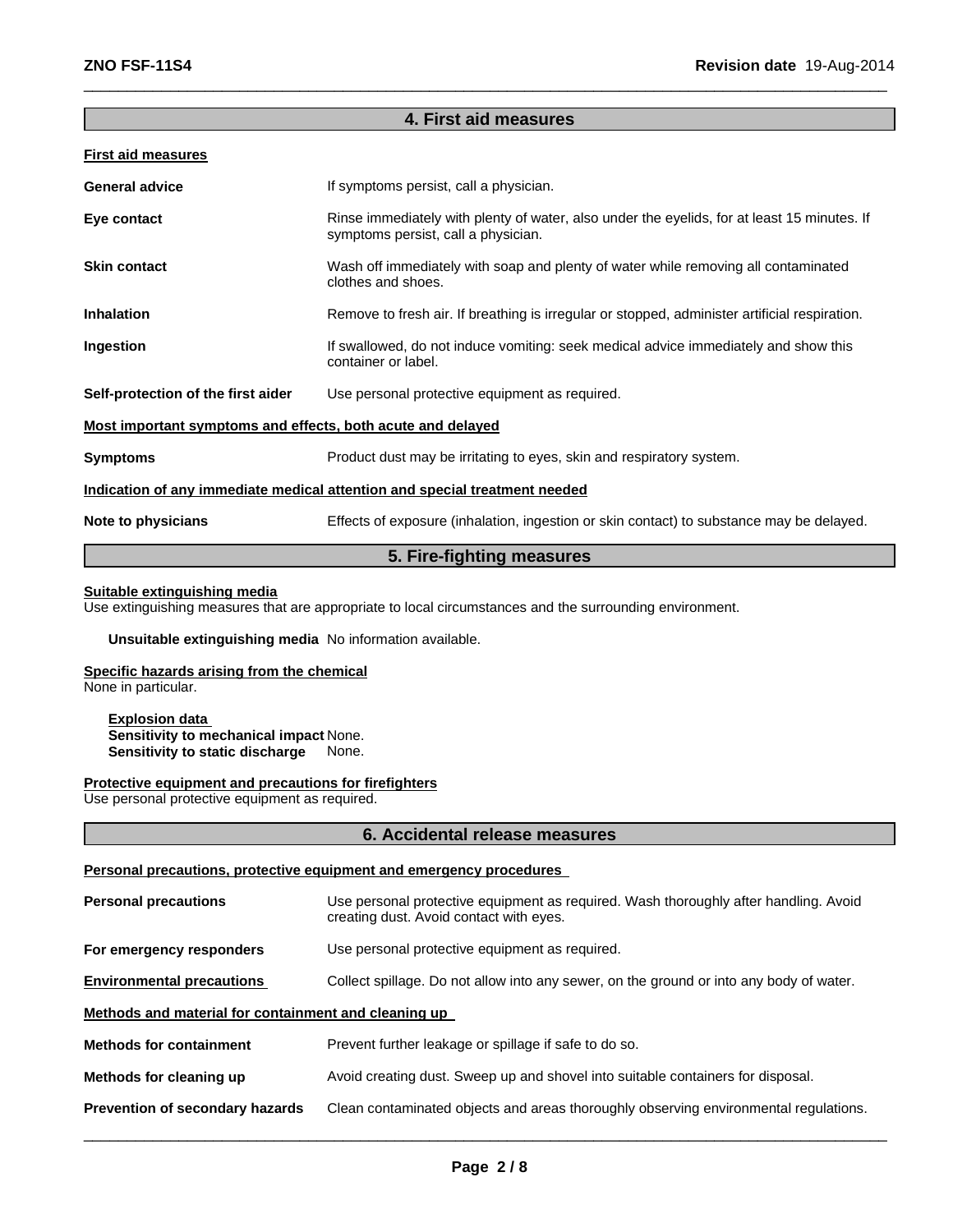| 7. Handling and Storage                                      |                                                                                                                                             |  |  |
|--------------------------------------------------------------|---------------------------------------------------------------------------------------------------------------------------------------------|--|--|
| Precautions for safe handling                                |                                                                                                                                             |  |  |
| Advice on safe handling                                      | Avoid creating dust. Use only in well-ventilated areas. Avoid contact with skin and eyes.<br>Use personal protective equipment as required. |  |  |
| Conditions for safe storage, including any incompatibilities |                                                                                                                                             |  |  |
| <b>Storage conditions</b>                                    | Keep container tightly closed in a dry and well-ventilated place. Store at ambient conditions.                                              |  |  |
| Incompatible materials                                       | Incompatible with strong acids and bases.                                                                                                   |  |  |
|                                                              | 8. Exposure Controls/Personal Protection                                                                                                    |  |  |

 $\_$  , and the set of the set of the set of the set of the set of the set of the set of the set of the set of the set of the set of the set of the set of the set of the set of the set of the set of the set of the set of th

#### **Control parameters**

#### **Exposure guidelines** .

| <b>Chemical name</b> | <b>ACGIH TLV</b>            | <b>OSHA PEL</b>                                                                           | <b>NIOSH IDLH</b>                     |
|----------------------|-----------------------------|-------------------------------------------------------------------------------------------|---------------------------------------|
| Zinc Oxide           | STEL: 10 $mg/m3$ respirable | TWA: $5 \text{ mg/m}^3$ fume                                                              | IDLH: $500 \text{ mg/m}^3$            |
| 1314-13-2            | fraction                    | TWA: $15 \text{ mg/m}^3$ total dust                                                       | Ceiling: $15 \text{ mg/m}^3$ dust     |
|                      |                             | TWA: 2 mg/m <sup>3</sup> respirable fraction TWA: 5 mg/m <sup>3</sup> respirable fraction | TWA: $5 \text{ mg/m}^3$ dust and fume |
|                      |                             | (vacated) TWA: $5 \text{ mg/m}^3$ fume                                                    | STEL: 10 mg/m <sup>3</sup> fume       |
|                      |                             | (vacated) TWA: $10 \text{ mg/m}^3$ total                                                  |                                       |
|                      |                             | dust                                                                                      |                                       |
|                      |                             | (vacated) TWA: $5 \text{ mg/m}^3$                                                         |                                       |
|                      |                             | respirable fraction                                                                       |                                       |
|                      |                             | (vacated) STEL: 10 mg/m <sup>3</sup> fume                                                 |                                       |

#### **Appropriate engineering controls**

| <b>Engineering controls</b>                                           | Ensure adequate ventilation, especially in confined areas.                |  |
|-----------------------------------------------------------------------|---------------------------------------------------------------------------|--|
| Individual protection measures, such as personal protective equipment |                                                                           |  |
| Eye/face protection                                                   | Wear safety glasses with side shields (or goggles).                       |  |
| Skin and body protection                                              | Wear protective gloves and protective clothing.                           |  |
| <b>Respiratory protection</b>                                         | In case of insufficient ventilation, wear suitable respiratory equipment. |  |
| General hygiene considerations                                        | Handle in accordance with good industrial hygiene and safety practice.    |  |
|                                                                       |                                                                           |  |

# **9. Physical and Chemical Properties**

#### **Information on basic physical and chemical properties**

| <b>Physical state</b><br>Appearance<br>Color | Solid<br>Powder<br>White | Odor<br><b>Odor threshold</b> | None<br>No information available |
|----------------------------------------------|--------------------------|-------------------------------|----------------------------------|
| <b>Property</b>                              | <b>Values</b>            | <b>Remarks</b> •              |                                  |
| рH                                           |                          | No information available      |                                  |
| Melting point/freezing point                 | 1975 °C                  |                               |                                  |
| Boiling point / boiling range                |                          | No information available      |                                  |
| <b>Flash point</b>                           |                          | No information available      |                                  |
| <b>Evaporation rate</b>                      |                          | No information available      |                                  |
| Flammability (solid, gas)                    |                          | No information available      |                                  |
| <b>Flammability limit in air</b>             |                          |                               |                                  |
| <b>Upper flammability limit</b>              |                          | No information available      |                                  |
| Lower flammability limit                     |                          | No information available      |                                  |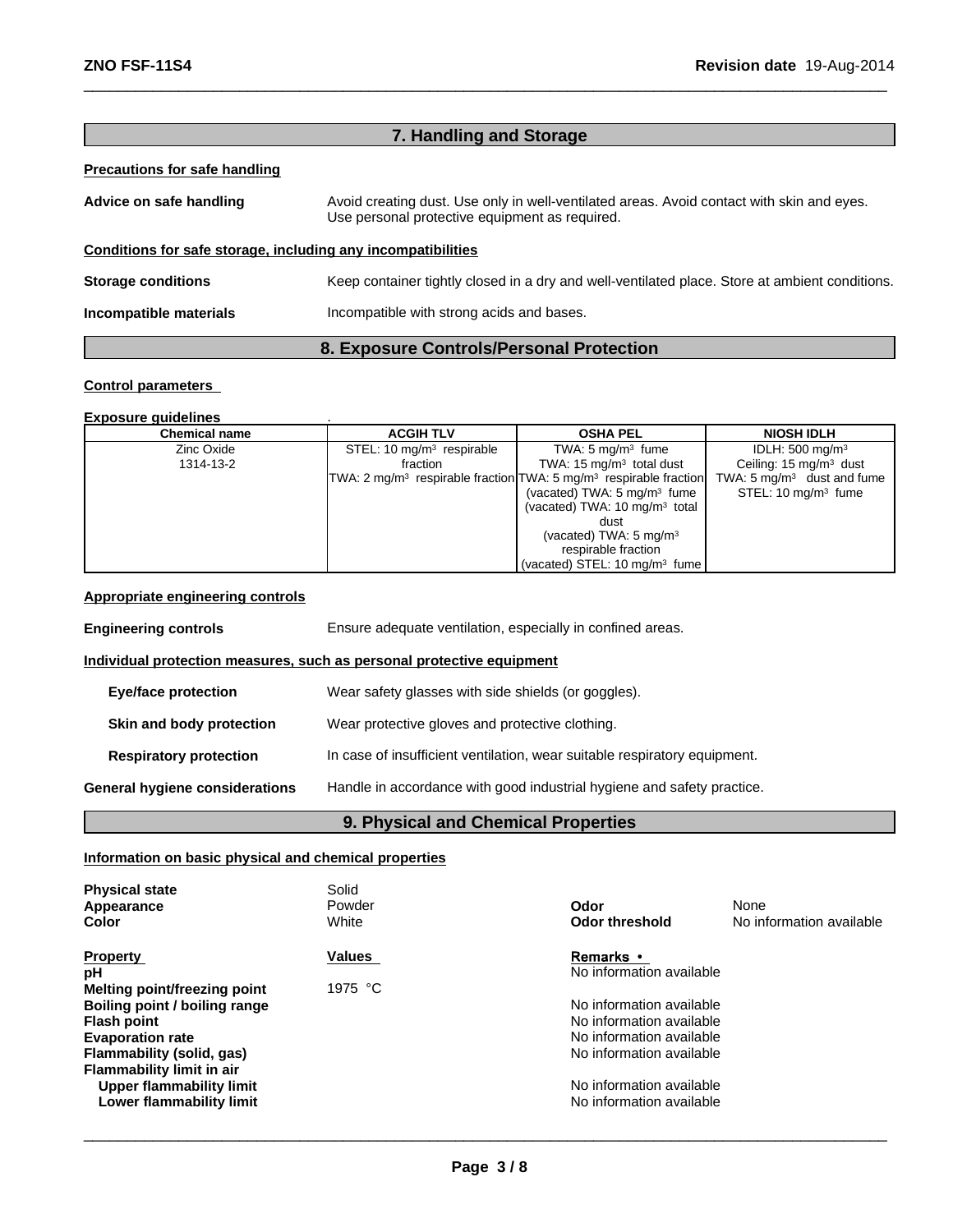| Vapor pressure                   |
|----------------------------------|
| Vapor density                    |
| <b>Specific gravity</b>          |
| <b>Water solubility</b>          |
| Solubility in other solvents     |
| <b>Partition coefficient</b>     |
| <b>Autoignition temperature</b>  |
| <b>Decomposition temperature</b> |
| <b>Kinematic viscosity</b>       |
| <b>Dynamic viscosity</b>         |
| <b>Explosive properties</b>      |
| <b>Oxidizing properties</b>      |
|                                  |

#### **Other Information**

**Insoluble in water** 

**Softening point** No information available **Molecular weight** No information available<br> **VOC content (%)** No information available **No information available Density Density Density Bulk density Research American** No information available **No information available** 

**No information available No information available Specific gravity** No information available

**No information available No information available No information available No information available No information available No information available** Not applicable Not applicable

#### **10. Stability and Reactivity**

 $\_$  , and the set of the set of the set of the set of the set of the set of the set of the set of the set of the set of the set of the set of the set of the set of the set of the set of the set of the set of the set of th

#### **Reactivity** No data available

**Chemical stability**

Stable under normal conditions.

#### **Possibility of hazardous reactions**

None under normal processing.

**Hazardous polymerization** Hazardous polymerization does not occur.

## **Conditions to avoid**

None known.

#### **Incompatible materials**

Incompatible with strong acids and bases.

#### **Hazardous decomposition products**

None known.

#### **11. Toxicological Information**

#### **Information on likely routes of exposure**

#### **Product information**

| <b>Inhalation</b> | No data available. |  |
|-------------------|--------------------|--|
|                   |                    |  |

| Eye contact | No data available. |
|-------------|--------------------|
|             |                    |

**Skin contact** No data available.

#### **Ingestion** No data available.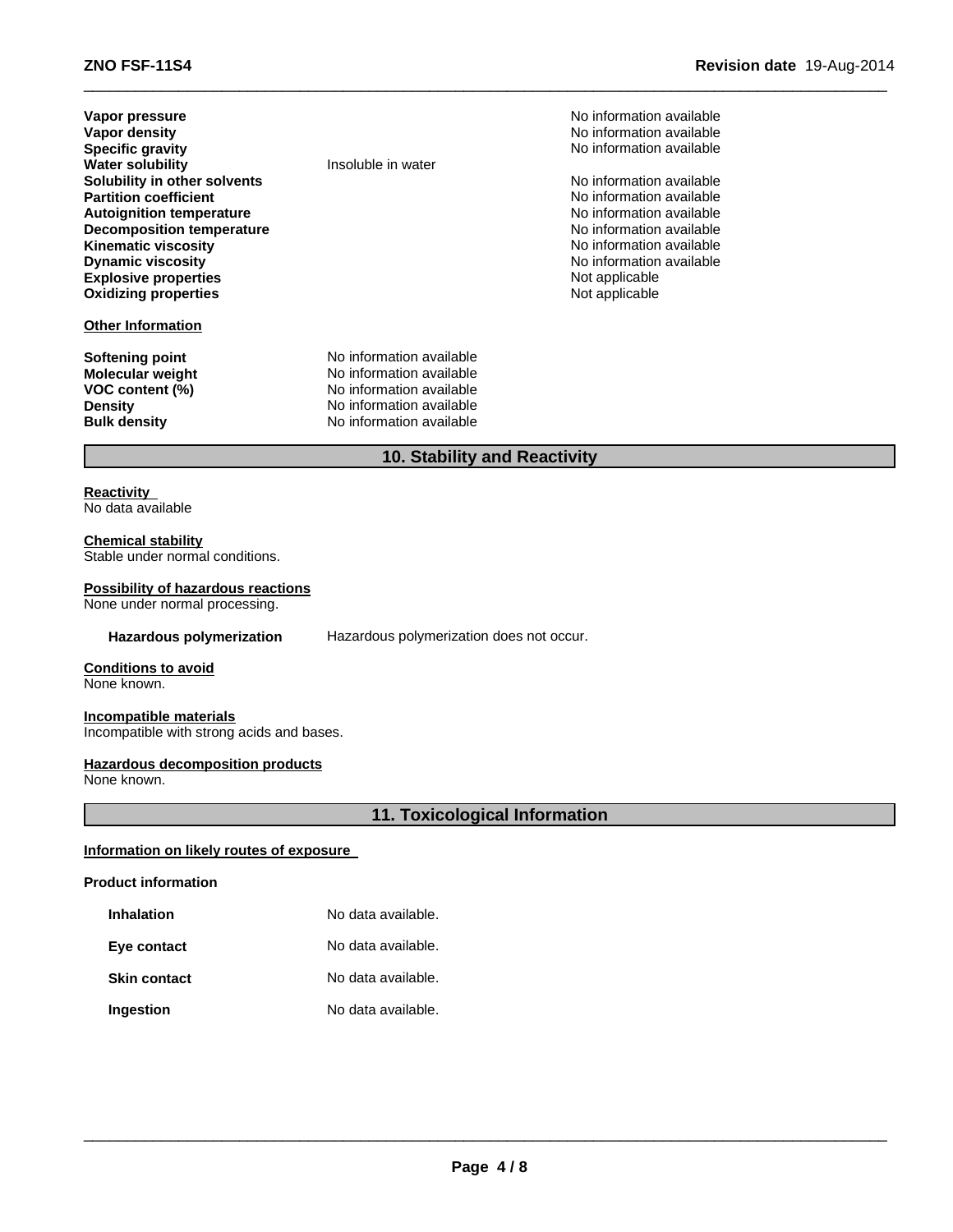#### **Component information**

| <b>Chemical name</b>                 | Oral LD50                | Dermal LD50                | <b>Inhalation LC50</b> |
|--------------------------------------|--------------------------|----------------------------|------------------------|
| Zinc Oxide<br>1314-13-2              | $>$ 5000 mg/kg (Rat)     | $>$ 2000 mg/kg (Rat)       |                        |
| Triethoxycaprylylsilane<br>2943-75-1 | $= 10060 \mu L/kg$ (Rat) | (Rabbit)<br>= 5910 µL/kg ( |                        |

 $\_$  , and the set of the set of the set of the set of the set of the set of the set of the set of the set of the set of the set of the set of the set of the set of the set of the set of the set of the set of the set of th

#### **Information on toxicological effects**

**Symptoms** No information available.

#### **Delayed and immediate effects as well as chronic effects from short and long-term exposure**

| <b>Skin corrosion/irritation</b><br>Serious eye damage/eye irritation<br><b>Irritation</b><br><b>Corrosivity</b><br><b>Sensitization</b><br><b>Germ cell mutagenicity</b> | No information available.<br>No information available.<br>No information available.<br>Not applicable.<br>No information available.<br>No information available. |
|---------------------------------------------------------------------------------------------------------------------------------------------------------------------------|------------------------------------------------------------------------------------------------------------------------------------------------------------------|
| Carcinogenicity                                                                                                                                                           | This product does not contain any carcinogens or potential carcinogens as listed by OSHA,                                                                        |
|                                                                                                                                                                           | IARC or NTP.                                                                                                                                                     |
| <b>Reproductive toxicity</b>                                                                                                                                              | No information available.                                                                                                                                        |
| <b>Developmental toxicity</b>                                                                                                                                             | No information available.                                                                                                                                        |
| <b>Teratogenicity</b>                                                                                                                                                     | No information available.                                                                                                                                        |
| <b>STOT - single exposure</b>                                                                                                                                             | No information available.                                                                                                                                        |
| <b>STOT - repeated exposure</b>                                                                                                                                           | No information available.                                                                                                                                        |
| <b>Aspiration hazard</b>                                                                                                                                                  | No information available.                                                                                                                                        |

### **12. Ecological Information**

#### **Ecotoxicity**

| <b>Chemical name</b>    | Algae/aguatic plants  | <sup>⊏</sup> ish      | <b>Toxicity to</b><br><b>Microorganisms</b> | Crustacea |
|-------------------------|-----------------------|-----------------------|---------------------------------------------|-----------|
| Zinc Oxide<br>1314-13-2 | $IC50 (72h) < 1$ mg/l | $LC50 (96h) < 1$ mg/l |                                             |           |

#### **Persistence and degradability**

Not readily biodegradable.

#### **Bioaccumulation**

No information available.

#### **Other adverse effects** No information available

### **13. Disposal Considerations**

#### **Waste treatment methods**

| <b>Disposal of wastes</b> | Disposal should be in accordance with applicable regional, national and local laws and<br>regulations. |
|---------------------------|--------------------------------------------------------------------------------------------------------|
| Contaminated packaging    | Disposal should be in accordance with applicable regional, national and local laws and<br>regulations. |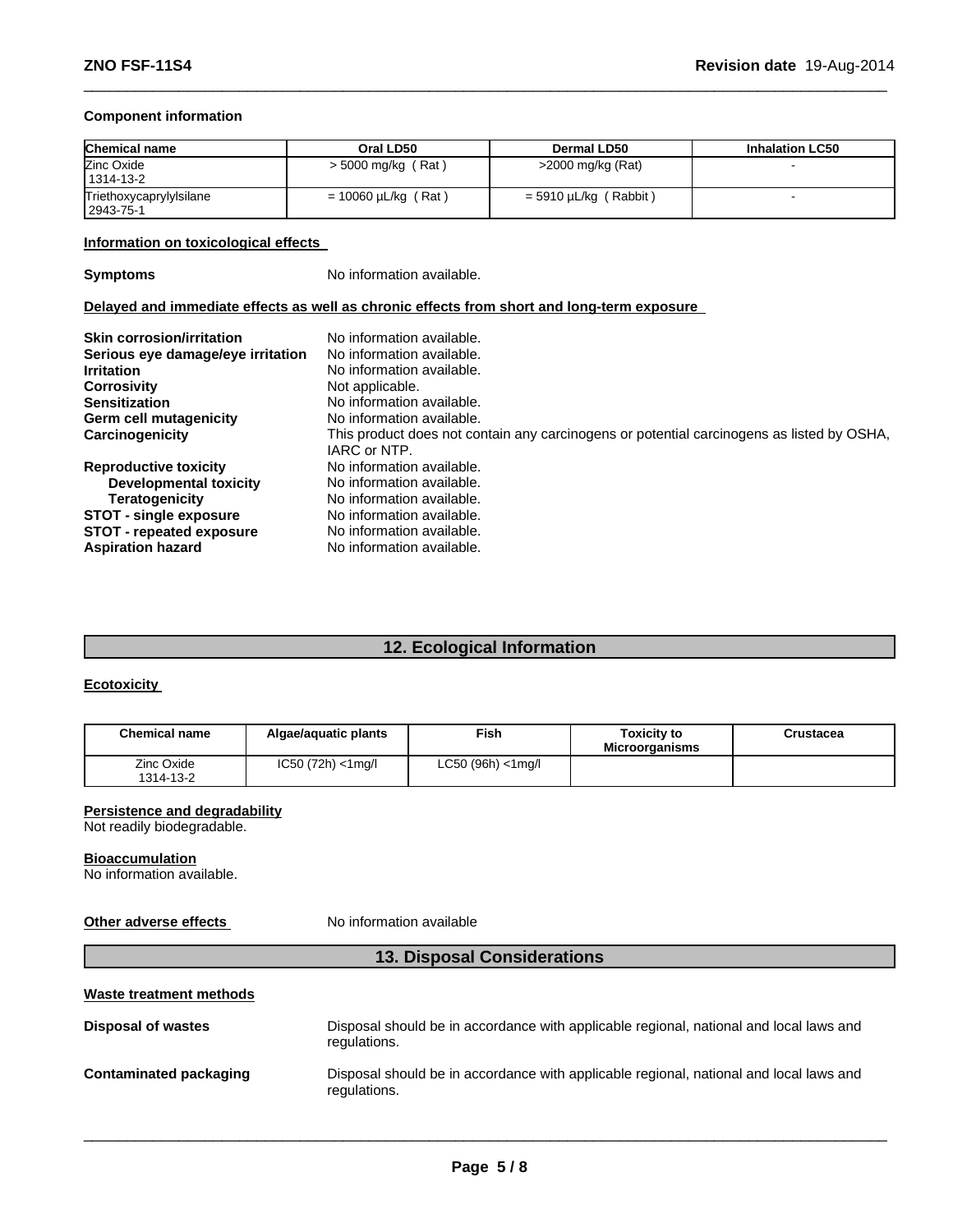This product contains one or more substances that are listed with the State of California as a hazardous waste.

 $\_$  , and the set of the set of the set of the set of the set of the set of the set of the set of the set of the set of the set of the set of the set of the set of the set of the set of the set of the set of the set of th

| <b>Chemical name</b><br>Zinc Oxide                                                                                        |                                                                                                                                         | <b>California Hazardous Waste Status</b><br>Toxic                                                                                                |  |  |
|---------------------------------------------------------------------------------------------------------------------------|-----------------------------------------------------------------------------------------------------------------------------------------|--------------------------------------------------------------------------------------------------------------------------------------------------|--|--|
| 1314-13-2                                                                                                                 |                                                                                                                                         |                                                                                                                                                  |  |  |
| 14. Transport Information                                                                                                 |                                                                                                                                         |                                                                                                                                                  |  |  |
| Note:                                                                                                                     | For single packaging and combination packaging containing inner packaging with<br>dangerous goods > 5L for liquids or > 5kg for solids: |                                                                                                                                                  |  |  |
| <b>DOT</b><br>Proper shipping name<br><b>Hazard class</b><br><b>Packing group</b>                                         | 9<br>$\mathbf{III}$                                                                                                                     | 3077 - Environmentally hazardous substances, solid, n.o.s                                                                                        |  |  |
| ICAO (air)<br>UN/ID no<br>Proper shipping name<br><b>Hazard class</b><br><b>Packing group</b>                             | 3077<br>9<br>$\mathbf{III}$                                                                                                             | 3077 - Environmentally hazardous substances, solid, n.o.s                                                                                        |  |  |
| <b>IATA</b><br>UN/ID no<br>Proper shipping name<br><b>Hazard class</b><br><b>Packing group</b>                            | 3077<br>9<br>Ш                                                                                                                          | 3077 - Environmentally hazardous substances, solid, n.o.s                                                                                        |  |  |
| <b>IMDG</b><br>UN/ID no<br>Proper shipping name<br><b>Hazard class</b><br><b>Packing group</b><br><b>Marine pollutant</b> | 3077<br>9<br>III<br><b>IMDG/IMO</b>                                                                                                     | 3077 - Environmentally hazardous substances, solid, n.o.s<br>This product contains a chemical which is listed as a marine pollutant according to |  |  |
| <b>RID</b><br>UN/ID no<br>Proper shipping name<br><b>Hazard class</b><br><b>Packing group</b>                             | 3077<br>9<br>Ш                                                                                                                          | 3077 - Environmentally hazardous substances, solid, n.o.s                                                                                        |  |  |
| ADR<br>UN/ID no<br>Proper shipping name<br><b>Hazard class</b><br><b>Packing group</b>                                    | 3077<br>9<br>$\mathbf{III}$                                                                                                             | 3077 - Environmentally hazardous substances, solid, n.o.s                                                                                        |  |  |

# **15. Regulatory information**

| <b>International inventories</b> |          |
|----------------------------------|----------|
|                                  |          |
| <b>TSCA</b>                      | Complies |
| <b>DSL/NDSL</b>                  | Complies |
| <b>EINECS/ELINCS</b>             | Complies |
| <b>ENCS</b>                      | Complies |
| <b>IECSC</b>                     | Complies |
| <b>KECL</b>                      | Complies |
| <b>PICCS</b>                     | Complies |
| <b>AICS</b>                      | Complies |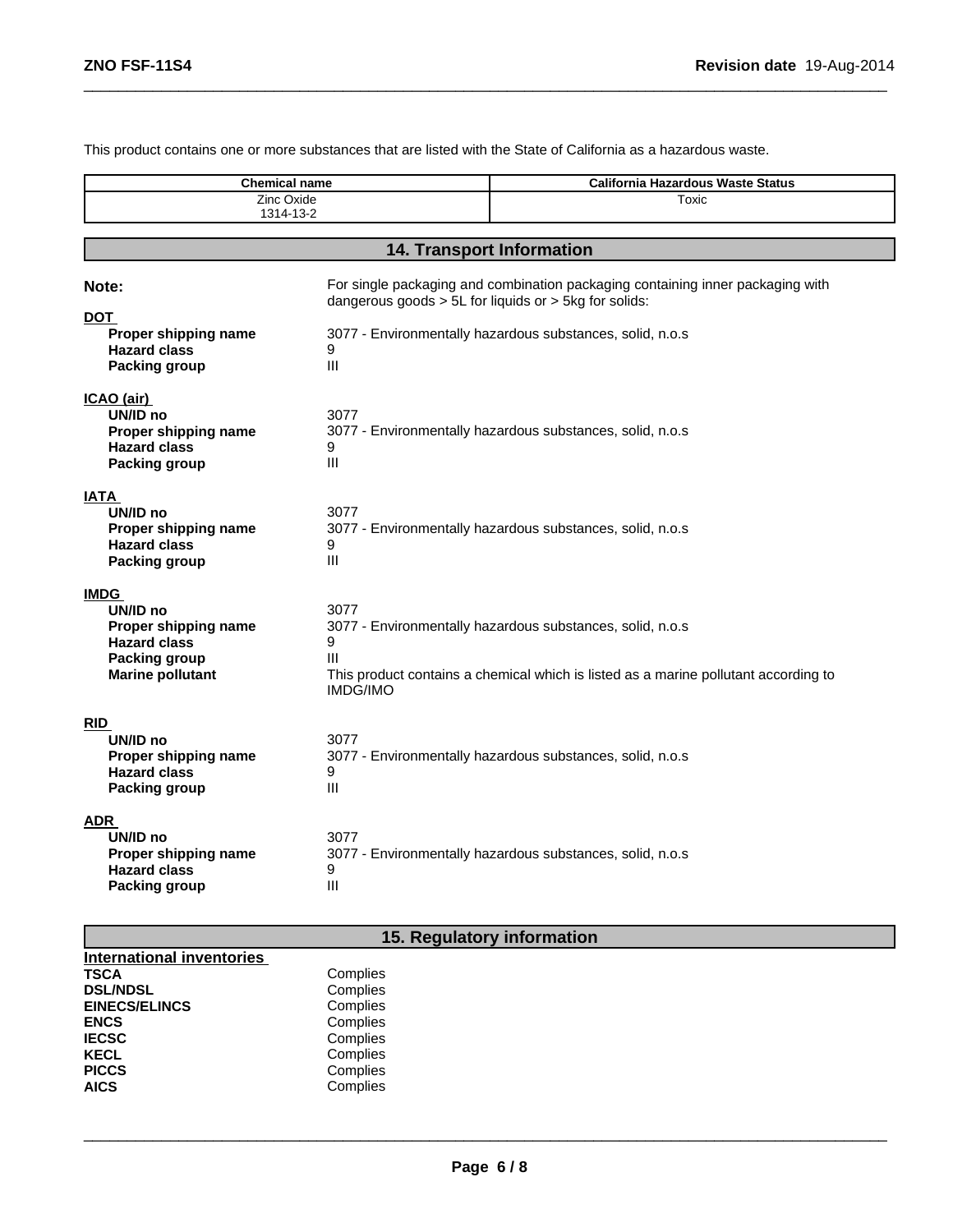#### **Legend:**

**TSCA** - United States Toxic Substances Control Act Section 8(b) Inventory **DSL/NDSL** - Canadian Domestic Substances List/Non-Domestic Substances List **EINECS/ELINCS** - European Inventory of Existing Chemical Substances/European List of Notified Chemical Substances **ENCS** - Japan Existing and New Chemical Substances **IECSC** - China Inventory of Existing Chemical Substances **KECL** - Korean Existing and Evaluated Chemical Substances **PICCS** - Philippines Inventory of Chemicals and Chemical Substances

**AICS** - Australian Inventory of Chemical Substances

#### **US Federal Regulations**

#### **SARA 313**

Section 313 of Title III of the Superfund Amendments and Reauthorization Act of 1986 (SARA). This product does not contain any chemicals which are subject to the reporting requirements of the Act and Title 40 of the Code of Federal Regulations, Part 372

 $\_$  , and the set of the set of the set of the set of the set of the set of the set of the set of the set of the set of the set of the set of the set of the set of the set of the set of the set of the set of the set of th

#### **SARA 311/312 Hazard Categories**

| <b>Acute Health Hazard</b>        | N٥ |
|-----------------------------------|----|
| <b>Chronic Health Hazard</b>      | Nο |
| <b>Fire Hazard</b>                | Nο |
| Sudden release of pressure hazard | Nο |
| <b>Reactive Hazard</b>            | N٥ |

#### **CWA (Clean Water Act)**

This product contains the following substances which are regulated pollutants pursuant to the Clean Water Act (40 CFR 122.21 and 40 CFR 122.42)

| <b>Chemical name</b>    | <b>CWA - Reportable</b><br>Quantities | <b>CWA - Toxic Pollutants</b> | <b>CWA - Priority Pollutants</b> | <b>CWA - Hazardous</b><br><b>Substances</b> |
|-------------------------|---------------------------------------|-------------------------------|----------------------------------|---------------------------------------------|
| Zinc Oxide<br>1314-13-2 |                                       |                               |                                  |                                             |

#### **CERCLA**

This material, as supplied, does not contain any substances regulated as hazardous substances under the Comprehensive Environmental Response Compensation and Liability Act (CERCLA) (40 CFR 302) or the Superfund Amendments and Reauthorization Act (SARA) (40 CFR 355). There may be specific reporting requirements at the local, regional, or state level pertaining to releases of this material

#### **US State Regulations**

#### **California Proposition 65**

This product does not contain any Proposition 65 chemicals

#### **U.S. State Right-to-Know Regulations**

This product may contain substances regulated by state right-to-know regulations

| <b>Chemical name</b>                | . .<br>New Jersey | achusetts۔۔۔<br>мa | Pennsylvania |
|-------------------------------------|-------------------|--------------------|--------------|
| Zinc Oxide                          |                   | $\cdot$ .          |              |
| $\sqrt{2}$<br>1314<br>$13 - 7$<br>ັ |                   |                    |              |

| <b>16. Other information</b>                                      |                            |                |                           |                                              |  |
|-------------------------------------------------------------------|----------------------------|----------------|---------------------------|----------------------------------------------|--|
| <b>NFPA</b>                                                       | <b>Health Hazards 1</b>    | flammability 0 | <b>Instability 0</b>      | <b>Physical and chemical</b><br>properties - |  |
| <b>HMIS</b>                                                       | <b>Health Hazards 1</b>    | flammability 0 | <b>Physical Hazards 0</b> | <b>PERSONAL</b><br><b>PROTECTION E</b>       |  |
| <b>Issue date</b><br><b>Revision date</b><br><b>Revision note</b> | 19-Aug-2014<br>19-Aug-2014 |                |                           |                                              |  |